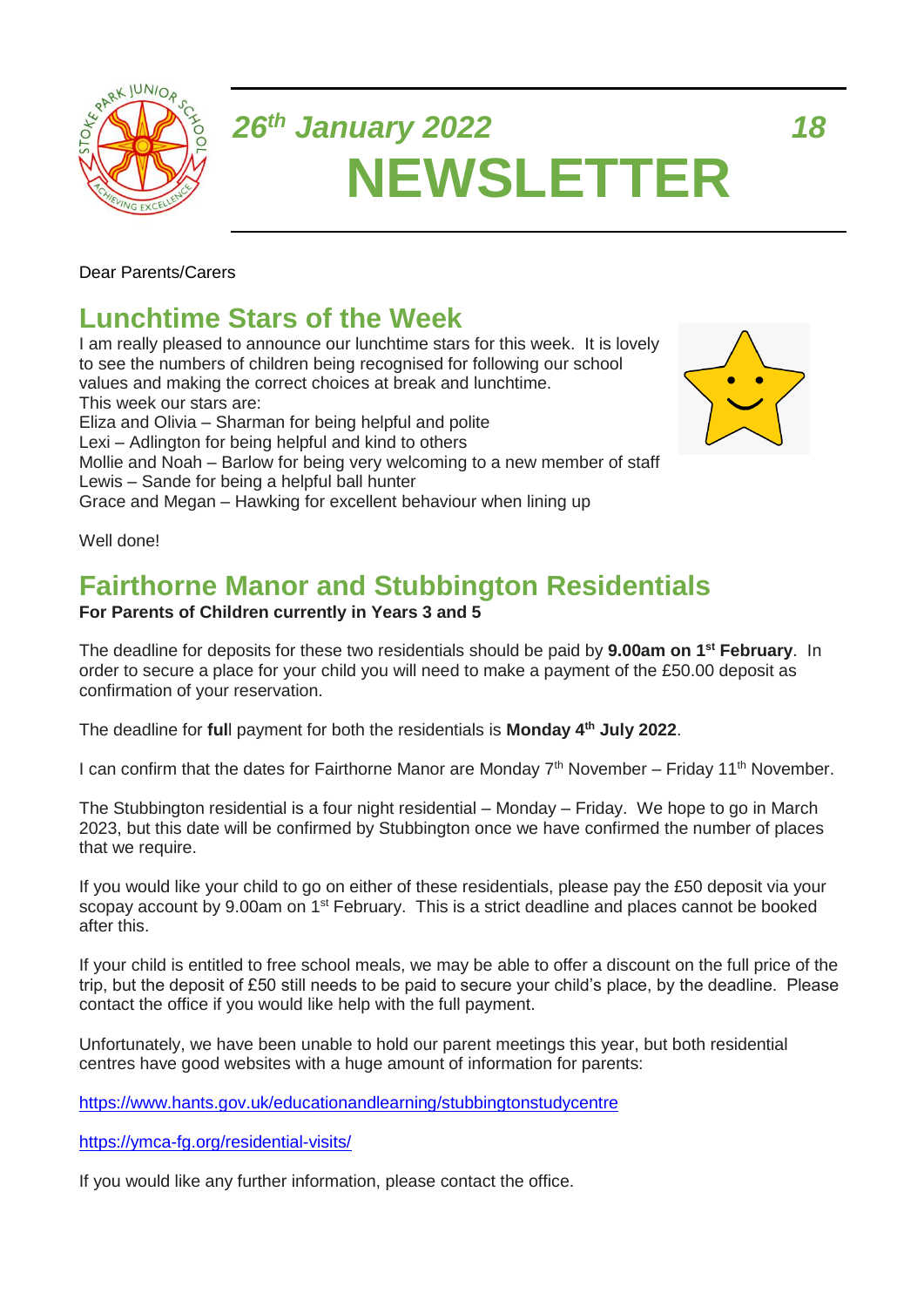#### **Year 5 Bikeability**

Bikeability cycle training is offered to all primary/junior schools. Training follows the National Standard and helps give children the skills and experience they need to cycle safely and confidently. Cycling is not only fun but can be a great way of keeping physically fit, it can be beneficial to our wellbeing, develop confidence and help us to become more independent.

The training will take place at school during the weeks beginning; - Monday 28th February & Monday 7th March 2022

There are a limited number of places available, so please use the link below to book your child on to the course. If you do not wish your child to take part, please do NOT complete the link.

The closing date for booking your child's place on the course will be **Sunday 30th January 2022**.

It is important that you complete the booking & consent before this date, so the Bikeability Team are able to plan the course and ensure the required resources are available.

Please note that the Bikeability Team will not accept bookings after this date.

Please submit one response per child.

#### To book your [child's](https://forms.gle/sp1mrPsEAkzeD62S8) place click here



We do hope you will register your child for this training. The booking form allows you to borrow a bike and helmet free of charge of your child does not have their own.

### **Home Learning Policy**

Our Home Learning Policy has been updated and agreed by Governors. A copy of this Policy can be found on the school website. Year Group Expectations form part of this Policy and these can be found at the end of the newsletter. If you have any questions on Home Learning, please contact your child's class teacher in the first instance.

#### **Year 4 River Walk**



The Year 4 River Walk will now take place on Wednesday 2nd February.

Children should wear school uniform and the following clothing will be essential:

> Alternative footwear/wellington boots/walking boots Warm, waterproof coat.

Children will change back into school shoes once we return to school.

### **Year 6 SATs**

Parents of children in Year 6 will have received a letter last week about this year's SATs. If you would like to order Revision Guides for your child, please complete the order form attached to last week's letter and return it to school by **Monday 7<sup>th</sup> February**. A paper copy of the order form will be sent home with the children today.

These are a useful revision aid for pupils and cover all the key areas required for the assessments.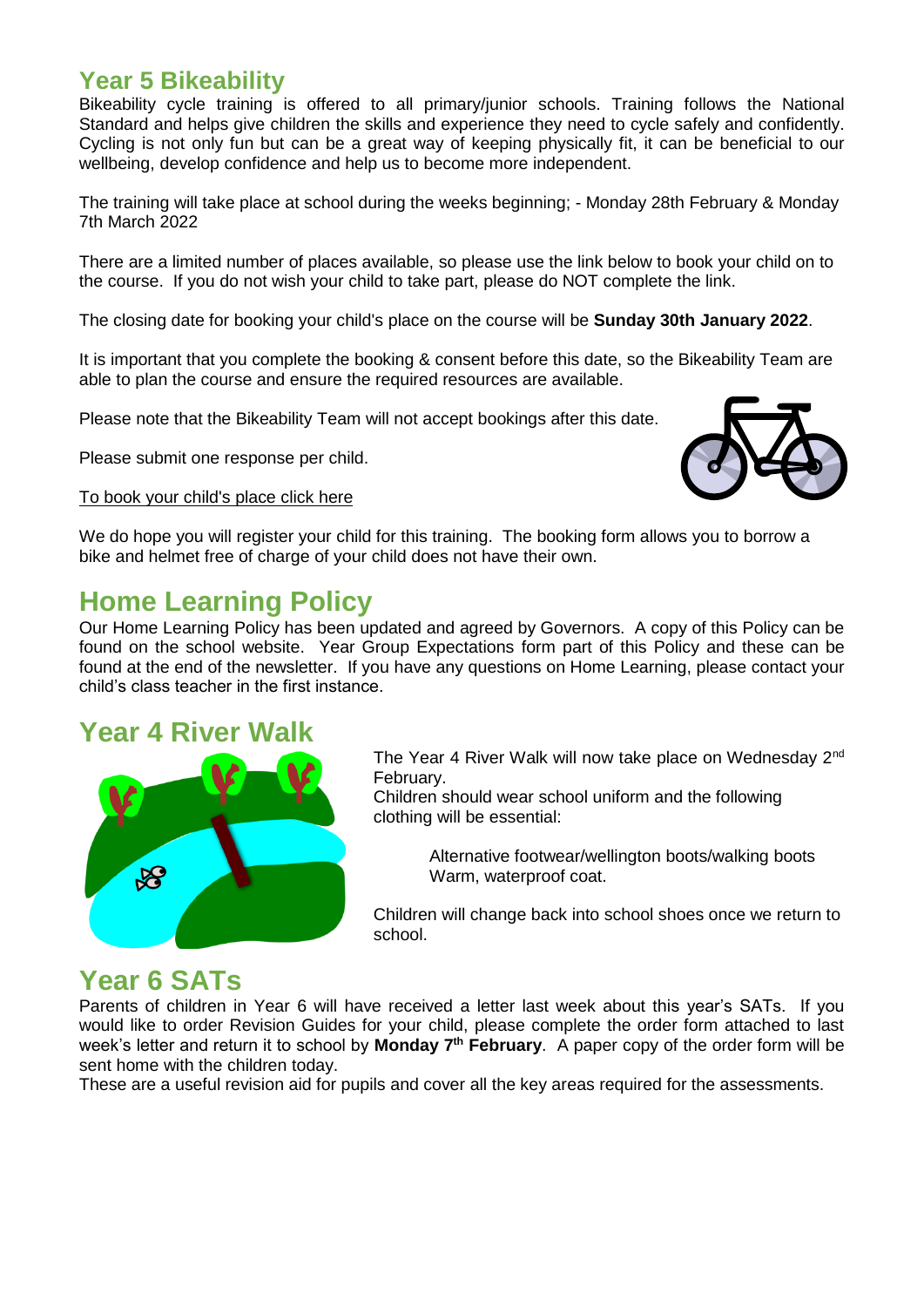## **FOSP – Coin Weigh In**

This week we are challenging the children to bring in any loose change from home to add to their class' tub. At the end of the week the weigh in will take place and the class with the heaviest coin collection will win a cash prize to buy something special for their classroom. This means that the more loose and small change the class collect, the more chance they have of winning! Year R always do really well in this event so the challenge is on for the other years to try to beat them this time!



# **FOSP – Uniform and Cake Sale**

FOSP will be holding a uniform and cake sale in March and are appealing for second hand uniform. If you have any good quality uniform that you no longer need, please bring it to the school office and we will pass it on to FOSP for their sale. Many thanks.

### **Reminders**

The school will be closed for an Inset Day on **FRIDAY 18TH FEBRUARY 2022**.

Year 5 Swimming - The remaining dates are: Wednesday  $2^{nd}$  February Wednesday  $9^{th}$  February<br>Friday 11<sup>th</sup> February Wednesday 16<sup>th</sup> Februar Wednesday 16<sup>th</sup> February

# **Flu Vaccinations**

The Southern Health NHS Foundation Trust's School Age Immunisation Team are holding walk-in Flu clinics for any children who missed their free Flu vaccination at school.

Totton Health Centre, Testwood Lane, Totton, SO40 3ZN on Thursday  $27<sup>th</sup>$  January from 3.15pm – 5.15pm

Moorgreen Hospital, Tom Rudd Unit, Botley Road, Southampton SO30 3JB on Tuesday 1<sup>st</sup> February from 3.15pm – 5.15pm

### **Well done!**

Ralph in Barlow class is involved in an exciting new project with a mosaic creator, Will Rosie, who is part of the Townhill park regenerative project. The project involves creating a new public community space with a park and green areas. Ralph is working with Will and is drawing over 100 images that are being transformed into mosaics. This will be displayed around the area for years to come.

Ralph is super excited and even went to a business meeting with Will. Ralph is working really hard to get all the designs completed by mid-march for the unveiling.. Here is a link to the project:

#### <https://www.southampton.gov.uk/news/article/public-art-unveiled-townhill-park-harefield/>

If your child is involved in any local community project or event, please send details to their class teacher via their class email address and we will be happy to include it in future newsletters. One of our school values is engagement and what better way to show the children's involvement in their local community than by celebrating it with the school community.

Allison Jenkins Headteacher